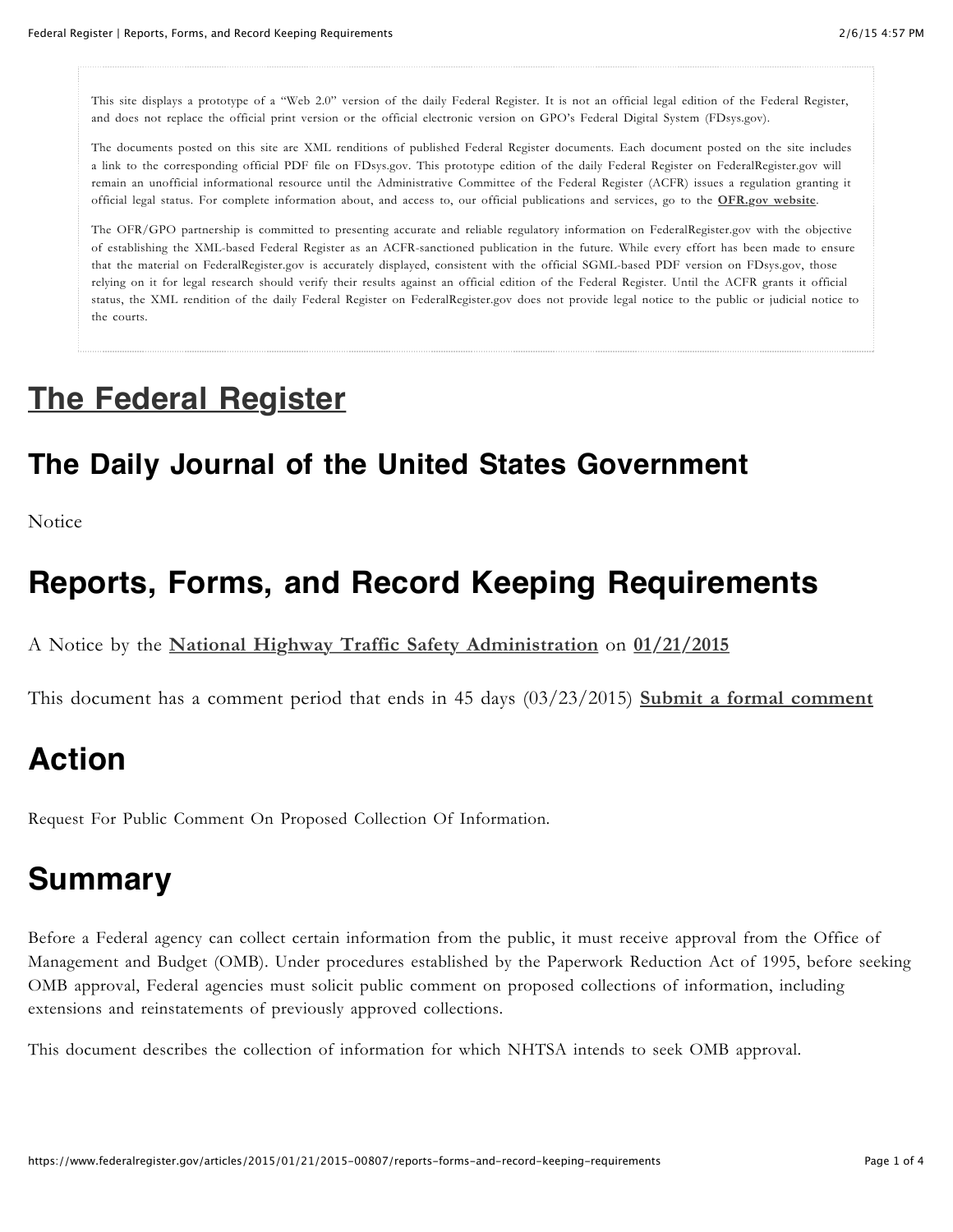## **Table of Contents**

- **[DATES:](https://www.federalregister.gov/articles/2015/01/21/2015-00807/reports-forms-and-record-keeping-requirements#h-4)**
- **[ADDRESSES:](https://www.federalregister.gov/articles/2015/01/21/2015-00807/reports-forms-and-record-keeping-requirements#addresses)**
- **[FOR FURTHER INFORMATION CONTACT:](https://www.federalregister.gov/articles/2015/01/21/2015-00807/reports-forms-and-record-keeping-requirements#h-6)**
- **[SUPPLEMENTARY INFORMATION:](https://www.federalregister.gov/articles/2015/01/21/2015-00807/reports-forms-and-record-keeping-requirements#h-7)**
- **[Characterizing Ambulance Driver Training in EMS Systems](https://www.federalregister.gov/articles/2015/01/21/2015-00807/reports-forms-and-record-keeping-requirements#h-8)**

# **DATES:**

Comments must be received on or before March 23, 2015.

## **ADDRESSES:**

You may submit comments identified by DOT Docket ID Number NHTSA-2014-0127 using any of the following methods:

*Electronic submissions:* Go to *http://www.regulations.gov [http://www.regulations.gov.](http://www.regulations.gov/)* Follow the on-line instructions for submitting comments.

*Mail:* Docket Management Facility, M-30, U.S. Department of Transportation, 1200 New Jersey Avenue SE., West Building Ground Floor, Room W12-140, Washington, DC 20590.

*Hand Delivery:* West Building Ground Floor, Room W12-140, 1200 New Jersey Avenue SE., Washington, DC, between 9 a.m. and 5 p.m., Monday through Friday, except Federal holidays. Fax: 1-(202) 493-2251.

*Instructions:* Each submission must include the Agency name and the Docket number for this Notice. Note that all comments received will be posted without change to *[http://www.regulations.gov](http://www.regulations.gov/) http://www.regulations.gov* including any personal information provided.

# **FOR FURTHER INFORMATION CONTACT:**

Dr. J. Stephen Higgins, Contracting Officer's Technical Representative, Office of Behavioral Safety Research (NTI-132), National Highway Traffic Safety Administration, 1200 New Jersey Avenue SE., W46-474, Washington, DC 20590. Dr. Higgins' phone number is (202) 366-3976 and his email address is *james.higgins@dot.gov [james.higgins@dot.gov.](mailto:james.higgins@dot.gov)*

## **SUPPLEMENTARY INFORMATION:**

Under the Paperwork Reduction Act of 1995, before an agency submits a proposed collection of information to OMB for approval, it must publish a document in the Federal Register providing a 60-day comment period and otherwise consult with members of the public and affected agencies concerning each proposed collection of information. The OMB has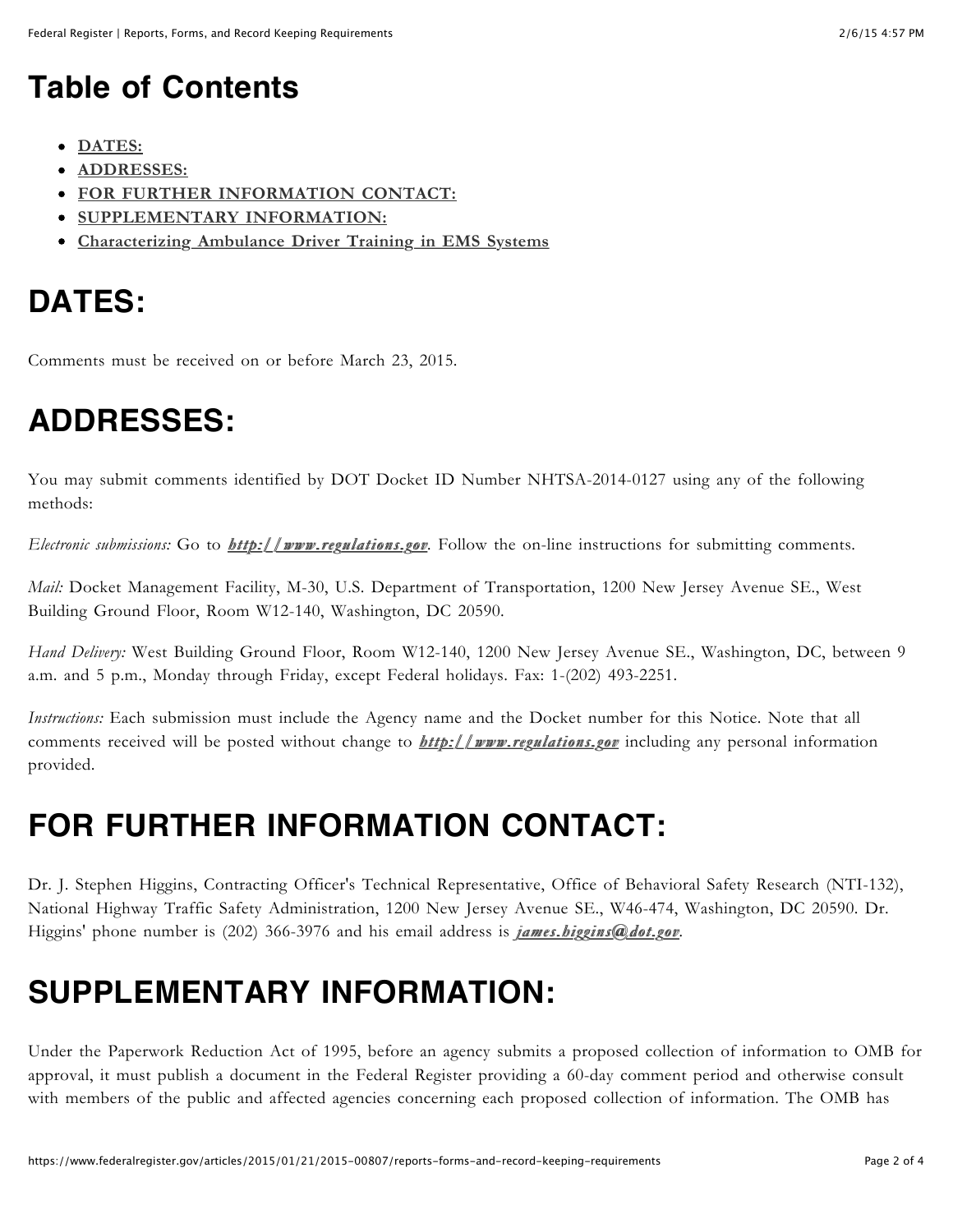promulgated regulations describing what must be included in such a document. Under OMB's regulations (at **5 CFR 1320.8**[\(d\)\), an agency must ask for public comment on the following: \(i\) Whether the proposed collection of informa](https://www.federalregister.gov/select-citation/2015/01/21/5-CFR-1320.8)tion is necessary for the proper performance of the functions of the agency, including whether the information will have practical utility; (ii) The accuracy of the agency's estimate of the burden of the proposed collection of information, including the validity of the methodology and assumptions used; (iii) How to enhance the quality, utility, and clarity of the information to be collected; and (iv) How to minimize the burden of the collection of information on those who are to respond, including the use of appropriate automated, electronic, mechanical, or other technological collection techniques or other forms of information technology, *e.g.,* permitting electronic submission of responses. In compliance with these requirements, NHTSA asks public comment on the following proposed collection of information:

#### **Characterizing Ambulance Driver Training in EMS Systems**

*Type of Request—* New information collection requirement.

*OMB Clearance Number*—None.

*Form Number*—NHTSA 1186.

*Requested Expiration Date of Approval*—3 years from date of approval.

*Summary of the Collection of Information*—In order to characterize ambulance driver training across the United States, the National Highway Traffic Safety Administration (NHTSA) proposes to collect information from EMS agencies providing ambulance services and State offices responsible for overseeing training, licensing, and regulation of EMS agencies and their drivers. NHTSA is interested in learning about what types of driver training are required, when the training is required (new drivers, continuing education, etc.), how driving incidents (crashes, moving violations, etc.) impact driving privileges, initial qualification standards (age, number of years with license, driving record, etc.), and other related topics. Participation in the study will be voluntary and will only include State level agency representatives and representatives from EMS agencies that offer ambulance services. Data collection will be in the form of semi-structured interviews inperson or over the phone of contacts at State offices and an Internet-based survey of EMS agencies providing ambulance services. EMS agencies will be contacted via email, mail, or phone with a link to the Internet survey. State offices will be contacted via email or phone to participate in the semi-structured interviews.

*Description of the Need for the Information and Proposed Use of the Information*— NHTSA has the responsibility for making driving safer by ensuring that drivers commit the fewest errors possible and by attempting to render the residual errors that are committed benign. Not all drivers, however, face the same level of risk on the road or the same task demands. Emergency vehicle operators must deal with critical time demands, large vehicles, and numerous potential and unavoidable distractions inherent in the response to emergencies.

Operator training is one method that human factors professionals have used in virtually all domains to reduce human error and thereby increase the safety of operations. Although emergency vehicle training for ambulance drivers has been repeatedly identified as an important step in the safety system, the current situation with respect to ambulance driver training in the United States is not well characterized. This project will document the types of driver training offered, when this training is required, how driving incidents impact driving privileges, initial qualification standards, and other related topics discovered throughout the course of the study. The results of this project will assist NHTSA in determining the current state of ambulance driver training which will help the Agency determine if additional research and